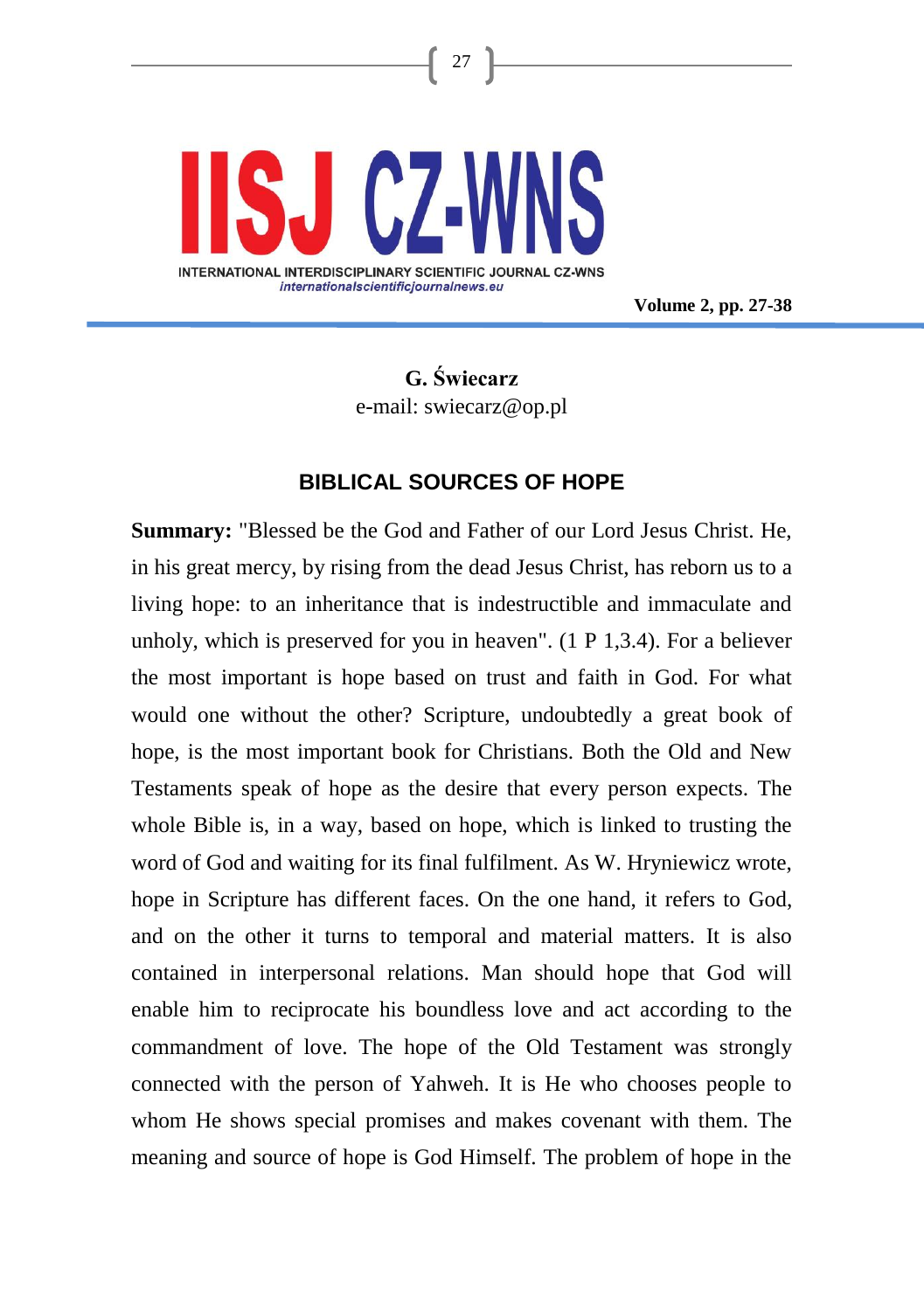Old Testament focuses on God's covenant with the Elected People. This covenant is a guarantee of the reliability of hope. For an Israeli, hope was trust in God, who has permanently entered human history, so that it is dynamic, not static. The Old Testament emphasises that it is not an easy reality to live in hope. The New Testament, however, calls for eschatological hope. By it we understand the ultimate victory over Satan. A man of hope accepts the words of Christ: "'And behold, I am with you all day long, until the end of the world'. (Mt 28,20). The New Te-stament convinces us that a believer, as G. Sauret writes, is "born to hope" to enter into a relationship with Christ. For Christians, the principle of hope is the person of Jesus and his message. The issue of hope is addressed in both the Old and New Testaments. The characteristically, theistic themes of these approaches are primarily: showing hope in terms of the promises that God gives to His chosen prophets, in order to fulfil them. All these realities are reduced to one, the salvation of oneself and others.

**Key words:** hope, christology, the Bible

#### **Introduction**

Scripture is the most important book for Christians. We see in it many promises that will come true for man's future, which include looking forward to the coming of the Messiah. Christians live in the hope that Jesus Christ will come to earth again. The fundamental reference of human hope is God's revealing to man of his name, Yahweh (cf. Ex 3:14).

In Scripture we find many verses about hope which show us what hope is. As we begin to study the Bible from the first pages, we will see that all God's promises come true over time. Those that have not yet come true, we hope that they will come true.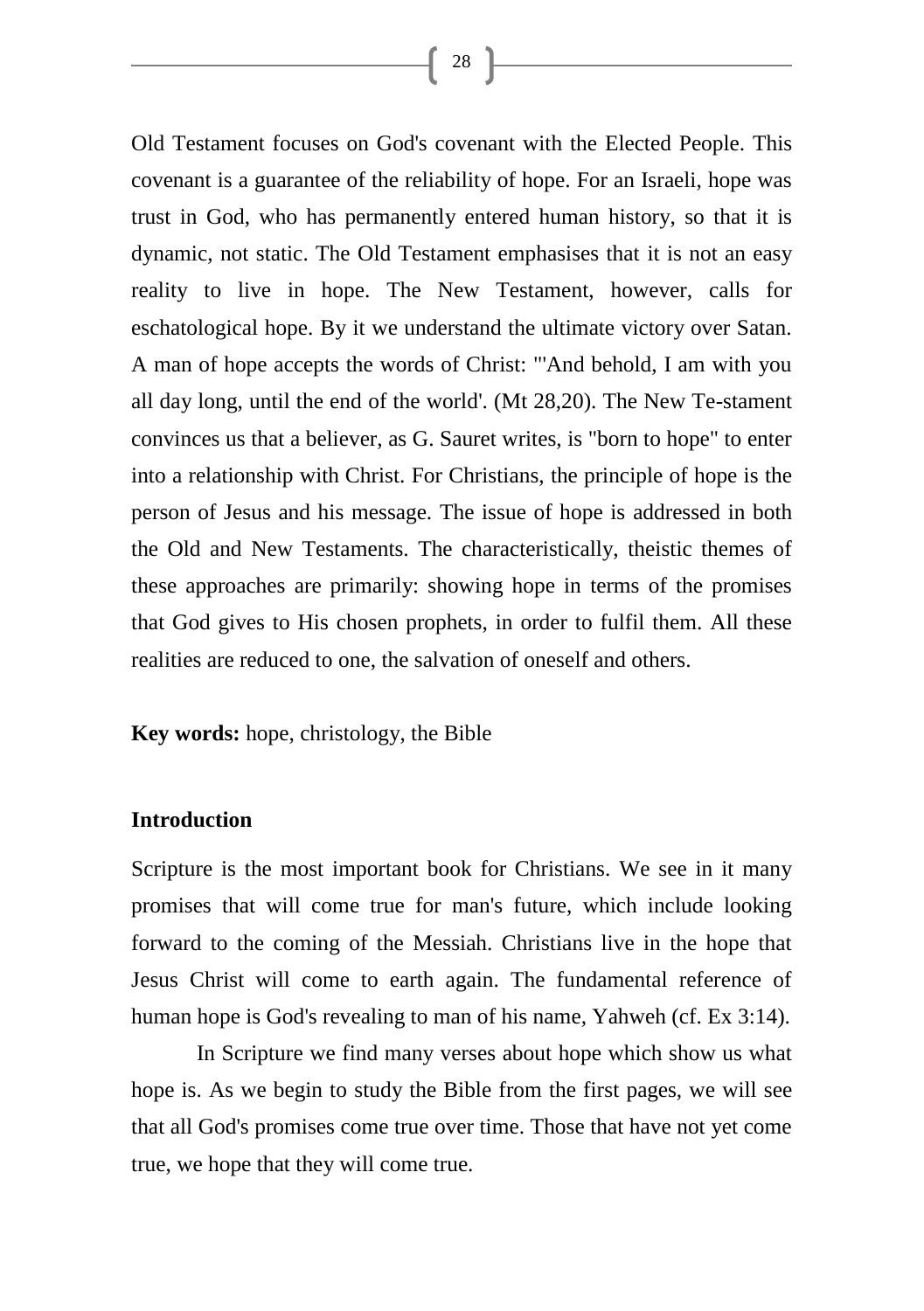In this article, we want to know the biblical sources of hope. In the first part, we will start with the Old Testament sources and then move on to showing the talk of hope in the Gospels. In the third part we will show how hope is presented in the New Testament Apostolic Letters. At the end, we will formulate our conclusions.

#### **1.Hope in the Old Testament**

What is hope? Hope is the desire to fulfil what we expect. For a believer the most important is hope based on trust and faith in God: "Blessed be the God and Father of our Lord Jesus Christ. He, in his great mercy, by rising from the dead Jesus Christ, has reborn us to a living hope: an inheritance that is indestructible and immaculate and unholy, which is preserved for you in heaven  $(1$  Peter 1:3.4). To unbelievers Scripture says: "Does papyrus grow without mud, or do rush without water? Still fresh, unfit to be cut down, [and already] it witheres away, quicker than grass. So with the way of the unremembered to Allah; the hope of the unrighteous will be lost, for a short time, their trust as the thread of a cobweb. He who grasps it will not cease, falling down seeking support". (Hi 8:11-15).

The Bible is based on hope, which is connected with trusting the word of God and waiting for its final fulfilment. Hope in Scripture has different faces. On the one hand, it refers to God, and on the other hand, it turns to temporal and material matters. It is also contained in interpersonal relationships. Man should hope that God will enable him to reciprocate his boundless love and act according to the commandment of love.

The hope of the Old Testament was strongly connected with the person of Yahweh. It is He who chooses people to whom He makes

 $\begin{bmatrix} 29 \end{bmatrix}$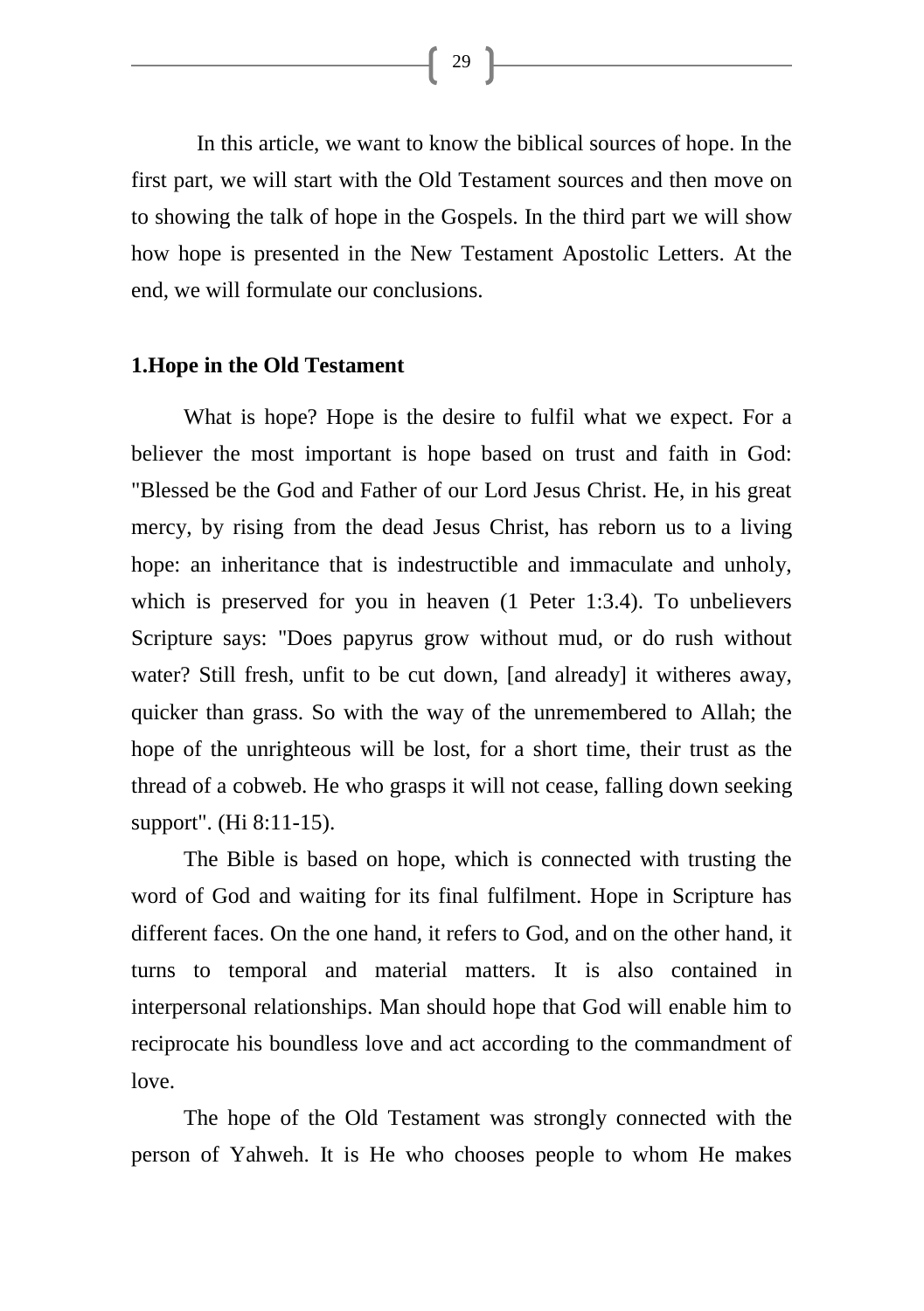special promises and enters into a covenant with them. The meaning and source of hope is God Himself (cf. Ps 33:20). The object of hope refers to the divine promises which are reserved for the chosen people. Hope in the Old Testament has a direct reference to God (cf. Ps 39:7; Is 51:5), is identical to his name (cf. 52:9) and stems from his promises (cf. Gen 49:18). In many places in the Old Testament, the hope that is described has no precise reference, either in prophetic statements (cf. Jr 29,11; Ez 19,5) or in wisdom (Hi 8,13; Prz 11,7). As E. Sienkiewicz emphasises: "It often ends up in man himself" . In order to realise hope, it must be linked with a sense of justice.

The first chapters of Genesis (Genesis 1:11) describe the appearance of sin in the world, which distances man from God, destroying relations between them. The first man had the task of making himself a subject of the earth (cf. Genesis 1:26 nn). As Z. Pawłowski notes, "it is only Abraham, both in the Jewish and in the Christian tradition, who is treated as the father of believers, as the one in whom the attitude, cha¬deraising the Jewish and Christian relationship to God, was first born" . He is a model of faith, trust and above all hope. Abraham shows two dimensions of hope. On the one hand, it is human hope based on its own possibilities, and on the other hand, in opposition to the former, it is based solely on divine power - hope by divine promise . It is easier to lose human hope, but then the divine one appears, which makes hope against human hope. Divine hope stands above human hope.

The basis of hope in the Pentateuch is faith in Yahweh. E. Sienkiewicz emphasizes that the point is "that the man of his hope should not only stop at created goods, even if they are the result of God's blessing and the object of God's promise, and thus also at hope whose

30 }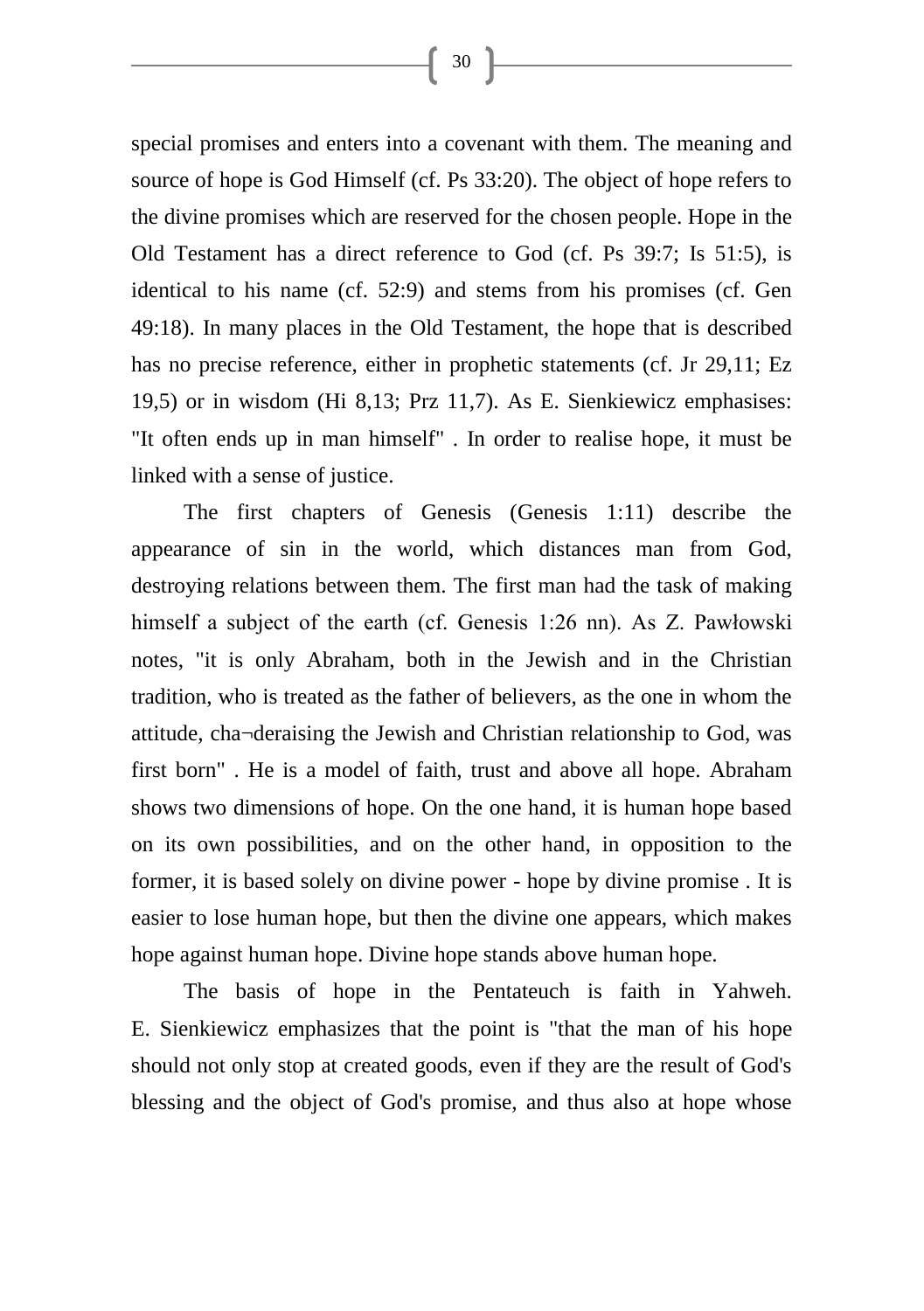only and sufficient reference is God Himself, faithful to His own will and promise" . Therefore, hope is to be seen in God.

 $31$ 

The Catechism of the Catholic Church states that "through the prophets God forms his people in the hope of salvation, in the expectation of a new and eternal Covenant, destined for all people, which will be written in the hearts". The prophets of Yahweh persistently call for hope, because its absence leads to the loss of the values that God has promised man. Hence the prophets have shown the need to hope and to turn to Yahweh.

The preparation for a lasting covenant with God is the vocation and work of Moses. His history shows that living by hope means totally entrusting oneself to God in all dimensions of human existence. As A. R. Carmona stresses: "Looking at Moses with hope leads the nation to understand that the realization of the promises belongs to God, who wanted to associate his work with man. His mission is continued by Joshua, who, after taking possession of the land of Kannan, fulfils all the hopes of Israel. The prophet Isaiah has constantly maintained the nation's hope that Yahweh will not abandon them in difficult times. He prayed and asked for his help (cf. Is 37.14 nn). Ezekiel stresses that: "the hope of a nation that expects to return to the country of Israel cannot even be met by death and a grave, because Yahweh opens the graves, gives his spirit to those who are in them to come alive and leads them to the country" . God will make their people the only nation ruled by one king (cf. Ez 37:22).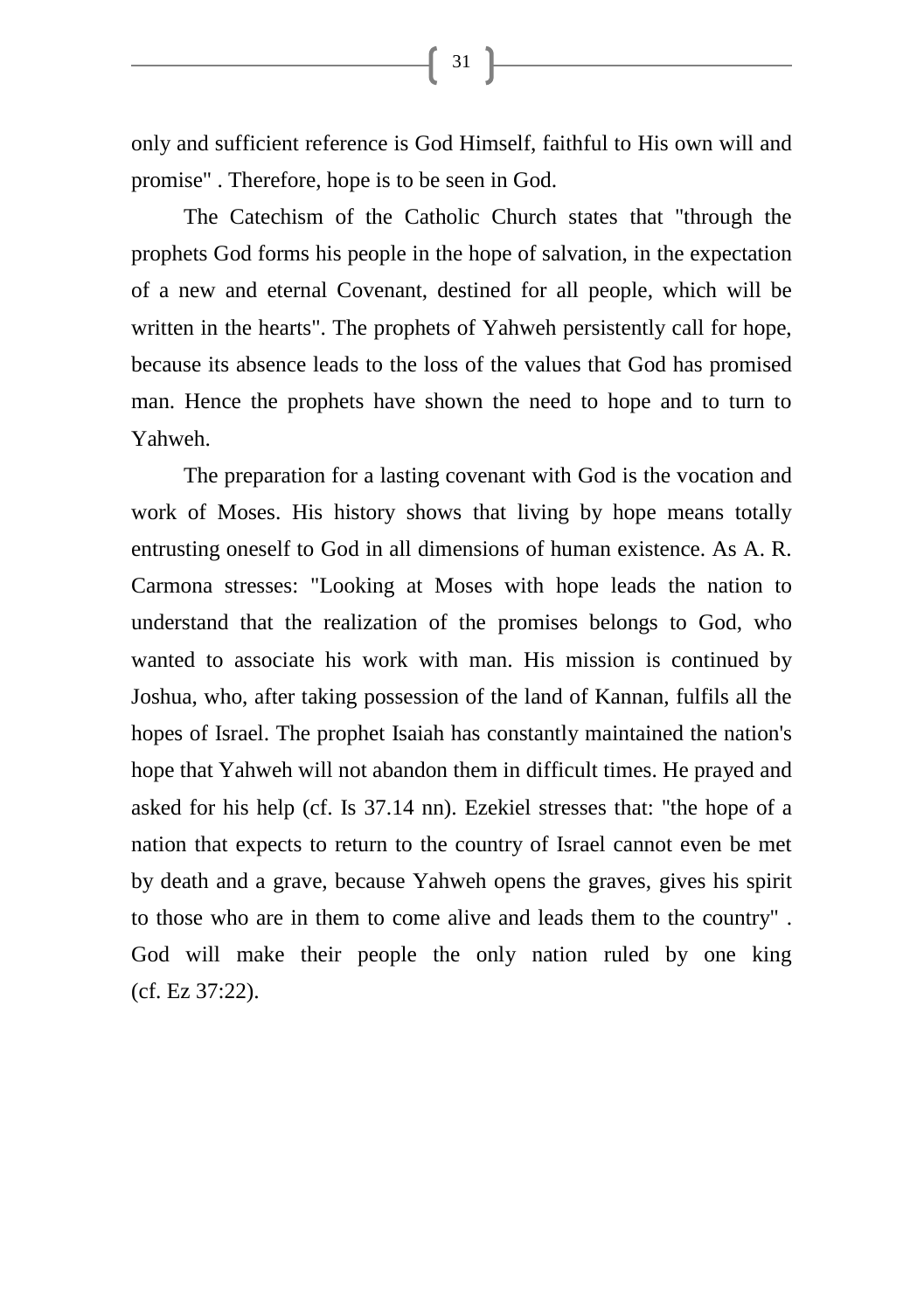32

### **2. Hope in the Gospel**

The New Testament continues the theology of hope in the Old Testament. It is based on the eschatological act of salvation in Jesus Christ and waits for him to appear in parity. In Jesus all the promises of the Old Testament are to be fulfilled. According to G. Sauter, "hope is born from the fact that Jesus Christ is seen as the One who is to come as the Last. The eschatological dimension of hope is therefore shown here. Jesus clearly directs human hopes towards the promise of communion with God. In this way hope in the New Testament takes on a salutary character. It leads to the presentation of the work of Jesus - the Church.

Neither in the Synoptic Gospels nor in the Gospel of St. John does the word "hope" appear there. Only St. Matthew and St. Luke use the phrase "hope" only once in the spiritual sense. In turn, St. John uses this phrase once, but in a different context. It refers to the Jews to whom Jesus Christ addresses himself: "Moses, in whom you place your hope." (J 5,45). The Evangelists show that great Hope is rooted in small hopes. The idea of hope in the New Testament is mainly contained in the Gospels the preaching of Jesus. This is evident when Christ speaks of the end times, of the coming of the eschatological Kingdom of God and of parity.

The New Testament calls for eschatological hope. This term is used in Mk 15:43; Lk 12:36 to signify the expectation of the Kingdom of the Lord. By it we mean the final victory over Satan. A man of hope accepts the words of Christ: "And behold, I am with you all days, until the end of the world". (Mt 28,20). The New Testament convinces us that a believer is "born to hope". to enter into a relationship with Christ. For Christians, the principle of hope is the person of Jesus and his message.

Jesus in the four Gospels, especially in the description of St. Luke is constantly on the move. He strengthens hope in his disciples. St John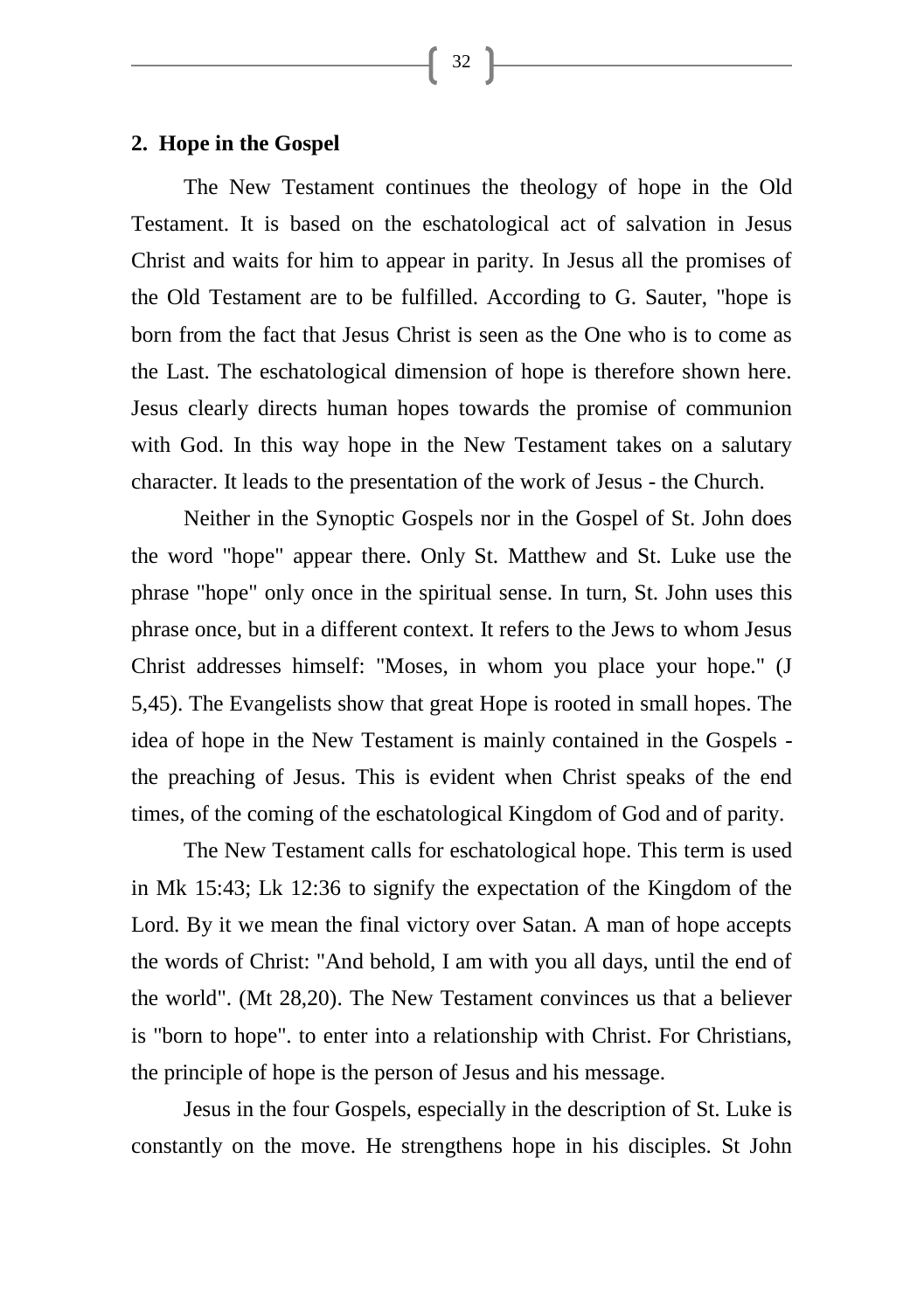shows the discourse between the realized hope and the hope that will be realized in the future. Words bear witness to this: "the hour is coming, yes it is". (J 4,23). The hope of fulfilling the promises of Christ results from faith in the resurrection.

The New Testament also presents the problem of false hope. Jesus points out the Jews' lack of faith and the weakening of hope. They only lay it down in Moses or Abraham. Only Jesus gives true hope because it destroys sin. Losing the hope to be freed from sin is not only a resignation, but an experience of the powerlessness from which the Son of God can free us (John 3:5). Man has the opportunity to choose hope or to reject it.

Human hope does not transcend the contradiction that freedom experiences. It is only "thanks to God's hope that life has flown out of death" . Anyone who believes in Jesus can hope for true eternal life. St John shows it as supernatural, not subject to rubbish. Believers in Jesus can hope that they will always be with God, for He has prepared a place for them (John 14:2). The condition is faith in Christ.

St John emphasizes the hope for the coming of Jesus in the final time. For this judgment is inevitable. It is a unique focus on human hope because people can choose Jesus or reject Him.

#### **3. Hope in St Paul's Letters**

The Gospels focus on the different dimensions of the term hope. St. Paul, in turn, is considered to be the theologian of hope. In his writings he devotes much space to this issue. That is why the vocabulary and themes of the theologically understood hope fully appear in St. Paul: "Hope is an essential characteristic of Christian life and the main feature of Paul's theology. One of Christ's greatest persecutors, after his conversion, deeply

 $33$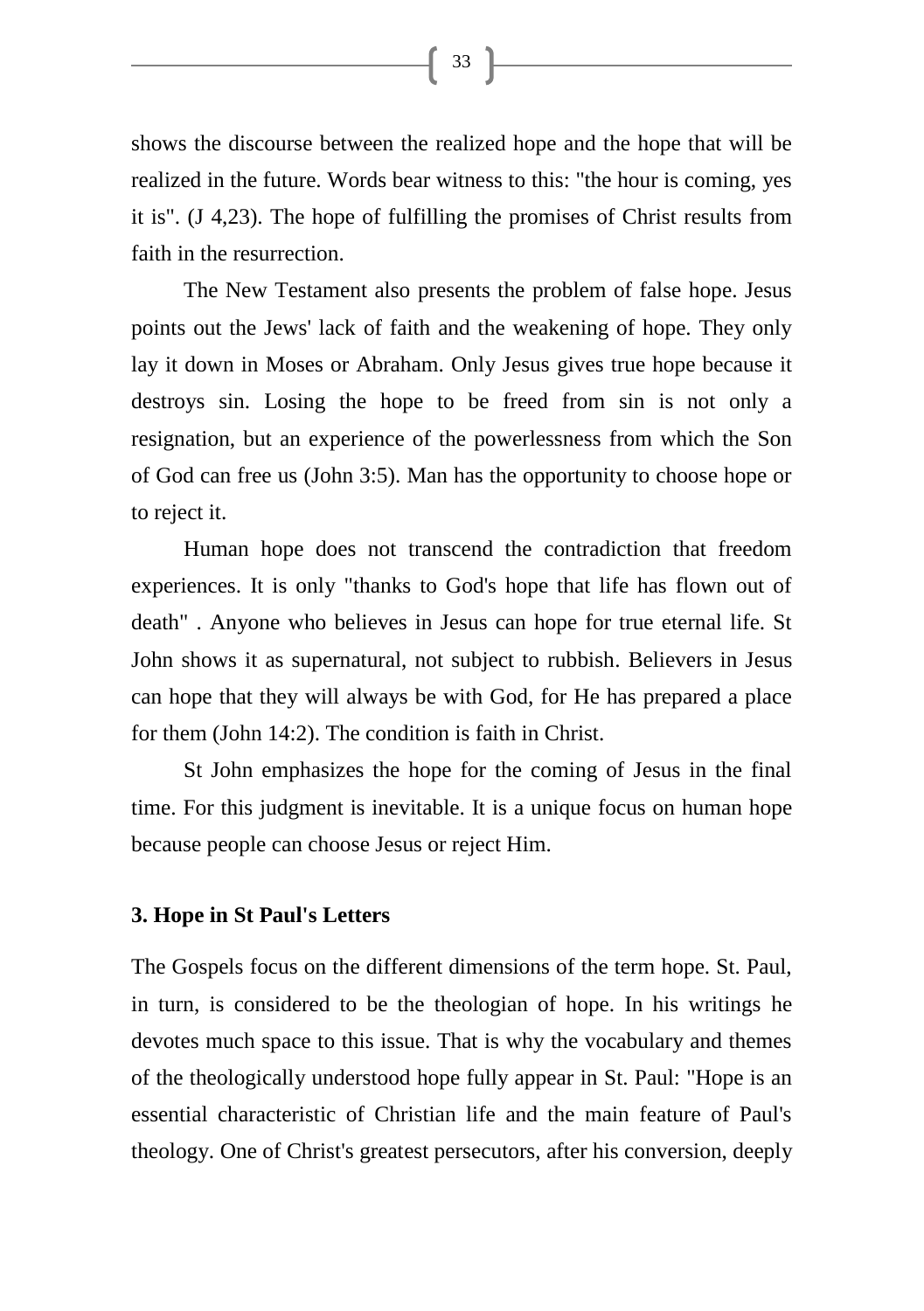understands "the need for faith, hope and love to be properly incorporated into the structure of human existence".

The Acts of the Apostles clearly show the object of Christian hope, and that is the resurrection. St. Paul believes that hope and resurrection were the main reason for his detention in Jerusalem, Caesarea and Rome. St. Paul emphasizes in the Acts of the Apostles that the hope that was fulfilled in Christ through the resurrection has its source already in the Prophet David. This aspect is often highlighted in the Acts of the Apostles and in St Paul's Letters. One can quote from A. De Vogüé that: "The Acts of the Apostles define our expectation more precisely: the eternal life we wait for is neither an exemption from death nor an extension of death by the existence of a soul separated from the body. Just as Christ entered glory through death and resurrection, so will Christians.

In his letters, St Paul shows hope in a perspective of parity. The kingdom of God will be fully realised in the end. It will not be without difficulties. That is why the Apostle stresses that, apart from faith and love, there is also a need for hope - an attitude of readiness and expectation.

Christian hope encounters obstacles and is put to the test. It is about overcoming sin and death, which will be definitively defeated by Resistance 1 Cor 15:26), which will lead to the final victory of Jesus Christ. For 'God's action, however incomprehensible it may be to us, is not without hope, moreover, it is done precisely because he has a hope in perspectives' . This leads to the conclusion that a life without hope loses its meaning.

In the First and Second Letters to Timothy (cf. 1 Timothy 6:11 and 2 Timothy 3:10) and in the Letter to Titus (Timothy 2:2), hope is replaced

 $\begin{bmatrix} 34 \end{bmatrix}$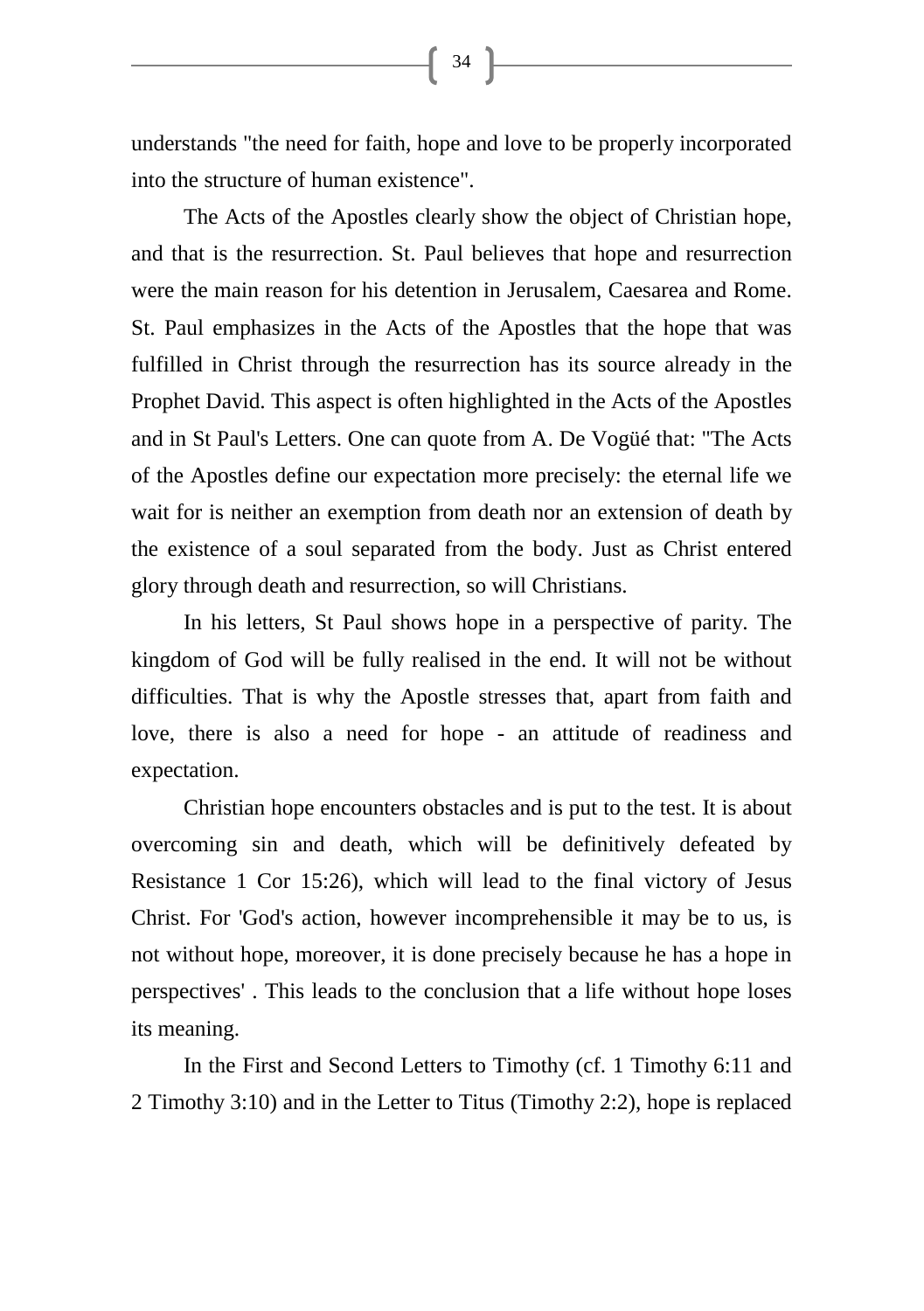by the term perseverance. St Paul wonders whether Christ is the basis or the object of hope.

He goes on to show that hope, which is a kind of way out of the encounter with future, eternal goods (cf. 1 Theses 1:10; 2 Thes 1:4; Rom 5:2; 8:17; Phil 3:20), trust (cf. 1 Thes 2:19; 2 Cor 1:10) and patience in their expectation (cf. 1 Thes 1:3; Rom 5:4), is inseparable from faith and love. These three elements of expectation, trust and patience form the Pauline concept of hope. As the Letter to Thessalonians underlines, "those who do not believe that Jesus died and rose again have no hope (cf. 1 Theses 4:13-14)" . According to St Paul, the object of hope is Christ, who suffered, died and rose from the dead.

In his Letter to the Ephesians, Saint Paul stresses that people have never had any promise before. Yet they often live without God and without hope (cf. Eph 2:12). A similar thought is conveyed in his Letter to Thessalonians (cf. 1 Theses 4:13). Hope for believers is the resurrection. On the basis of these texts, Benedict XVI draws the conclusion that "according to Paul, hope is a feature of the Christian, and hopelessness is a feature of the atheist".

Through his teaching, St Paul wants to stimulate hope. According to him, belonging to Christ consists in having hope. Hope consists in the fact that death will not destroy the community with Jesus Christ and man, after passing through the gate of death, will continue to live with him forever. St Paul, above all, emphasises hope in the resurrection. She cannot fail (cf. Rom 5:5). When we speak of hope, Saint Paul has something in mind that elevates man to God. In the key of hope, he sees death as following Christ in the glory of God the Father, to whom Christ has already entered (cf. Phil 1:23; 2 Cor 5:8).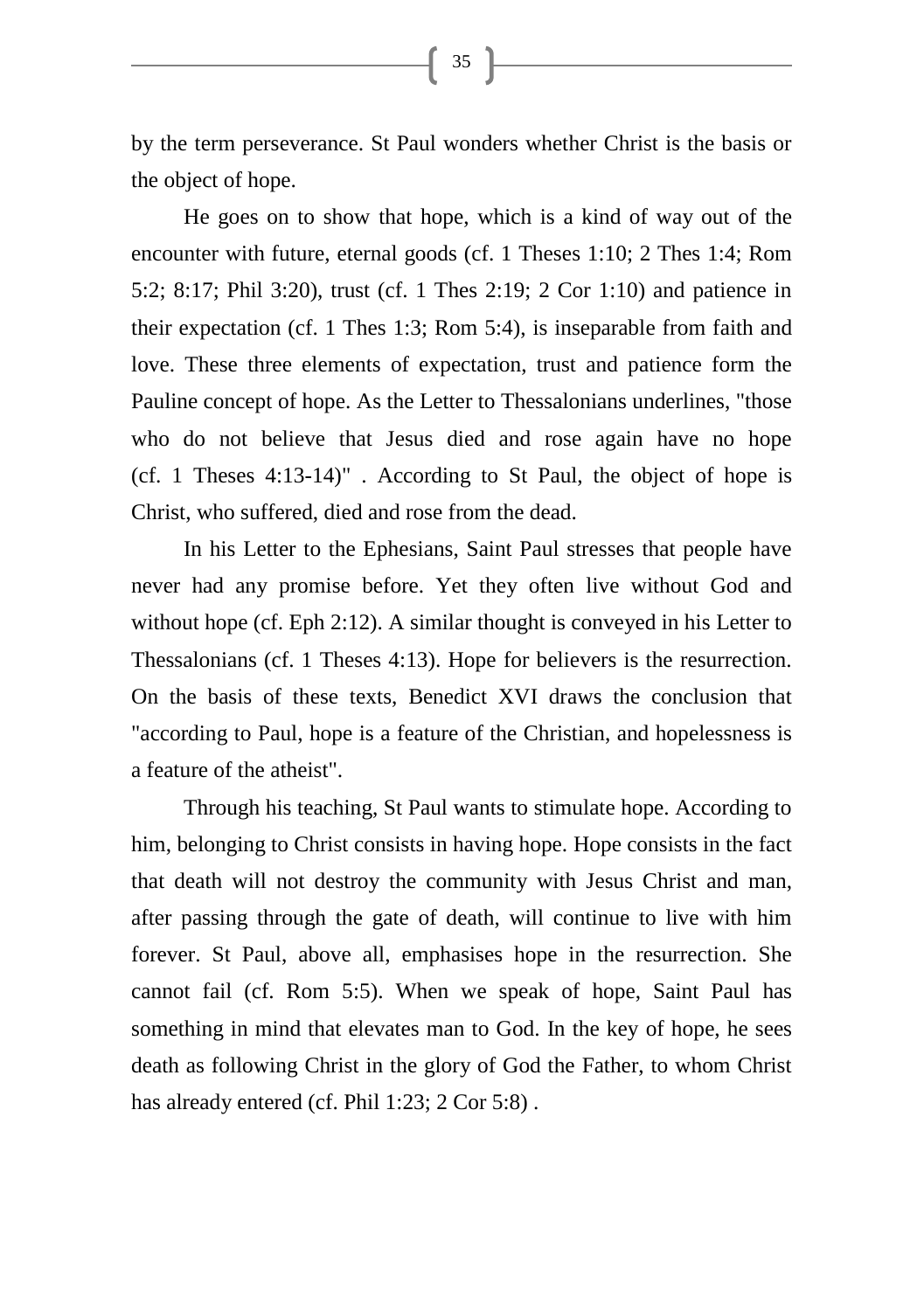Hope in St. Paul's Letters is connected with the ghostly vision of Christ and the anticipation of His coming again. The day of pariah is an expression of the fullness of what hope is all about and therefore believers are to expect Christ towards it. What happens to us in life should be aimed at meeting Jesus in glory.

In his Letter to Titus, Saint Paul raises the question of the hope of eternal life, stating that his task is to develop that hope. It is Jesus who is the fullness of all that God has offered man. He has merited the gift of a certain hope, which is given by the Holy Spirit. In St. Paul's, there also appears an apocalyptic picture of pariahosis, presented as a procession of believers to meet God. In the Letter to the Romans a certain paradox is revealed: having hope against hope . Living without hope is particularly difficult in the face of suffering.

#### **Conclusions**

In conclusion, the issue of hope and its biblical sources is explained very precisely. The issue of hope is addressed in both the Old and New Testaments. The characteristic themes of these approaches are, first and foremost, the presentation of hope in terms of the promises God makes to the prophets of his choice in order to fulfil them. The history of the Chosen People shows people who have served God with great commitment, placing their hope in God. The new dimension of hope is shown by the person of Jesus Christ. Hope is based here on the eschatological act of salvation that took place in Jesus. It is He who calls for hope in Him, so that all His promises can be fulfilled. Another element is to draw attention to the kingdom of God, which is linked to the final coming of Jesus Christ. The hope contained in the Acts of the Apostles and the Letters of Saint Paul is to await the coming of the

 $\begin{bmatrix} 36 \end{bmatrix}$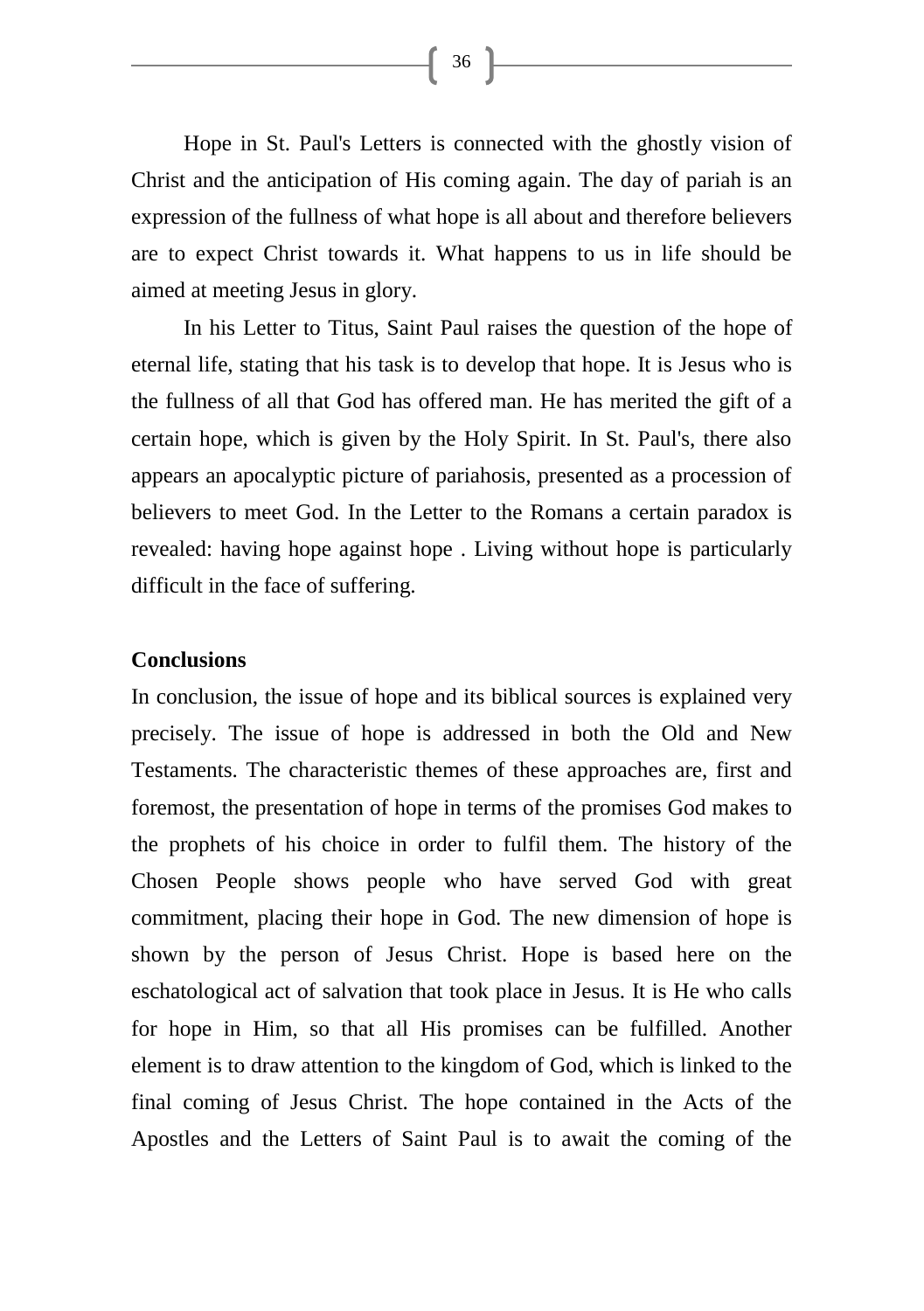kingdom of God, which will be fulfilled in the final days. Hope is characterised here by an attitude of readiness and expectation for the second coming of Christ in parity.

#### **Bibliography:**

- 1. Amato A., Hope, whose source is Christ, Com 23 (2003), No. 5, pp. 51-69.
- 2. Carmona A. R., Hope in Scripture, Com 17 (1997), No. 5, pp. 12-27.
- 3. Chantraine G., Eschatology and History of Salvation, Com 4 (1984), No. 4, p. 37-54.
- 4. De Vogüé A., Pragnąć życia wiecznym, Kraków 2005.
- 5. Gieniusz A., Hope for an innocently suffering creature (Rz 8,19-22), in: Hope - from where, for whom and for what?, VVi 9 (2006), pp. 71-104.
- 6. Góralczyk P., Jak żyć i po co żyć?, Com 23 (2003), no. 5, p. 127.
- 7. Hryniewicz W., Dlaczego głoszę nadzieję (Why do I preach hope), PPow 2 (2005), p. 355-364.
- 8. Jankowski A., Eschatology of the New Testament, Cracow 1987.
- 9. Catechism of the Catholic Church, Poznań 1994.
- 10. Lemański L., Abraham the beginning of a new community (Gen 12,1-4a), VVi 6 (2004), p. 19-33.
- 11. Lourenco J, Abraham a hope of the Jewish people, Com 17 (1997), No. 5, pp. 40-46.
- 12. Nagórny J., Życie nadzieją w świetle Pisma Świętego, in: Nadzieja w postawie ludzkiej, ed. W. Słomka, Lublin 1992, p. 95-109.

 $\begin{bmatrix} 37 \end{bmatrix}$